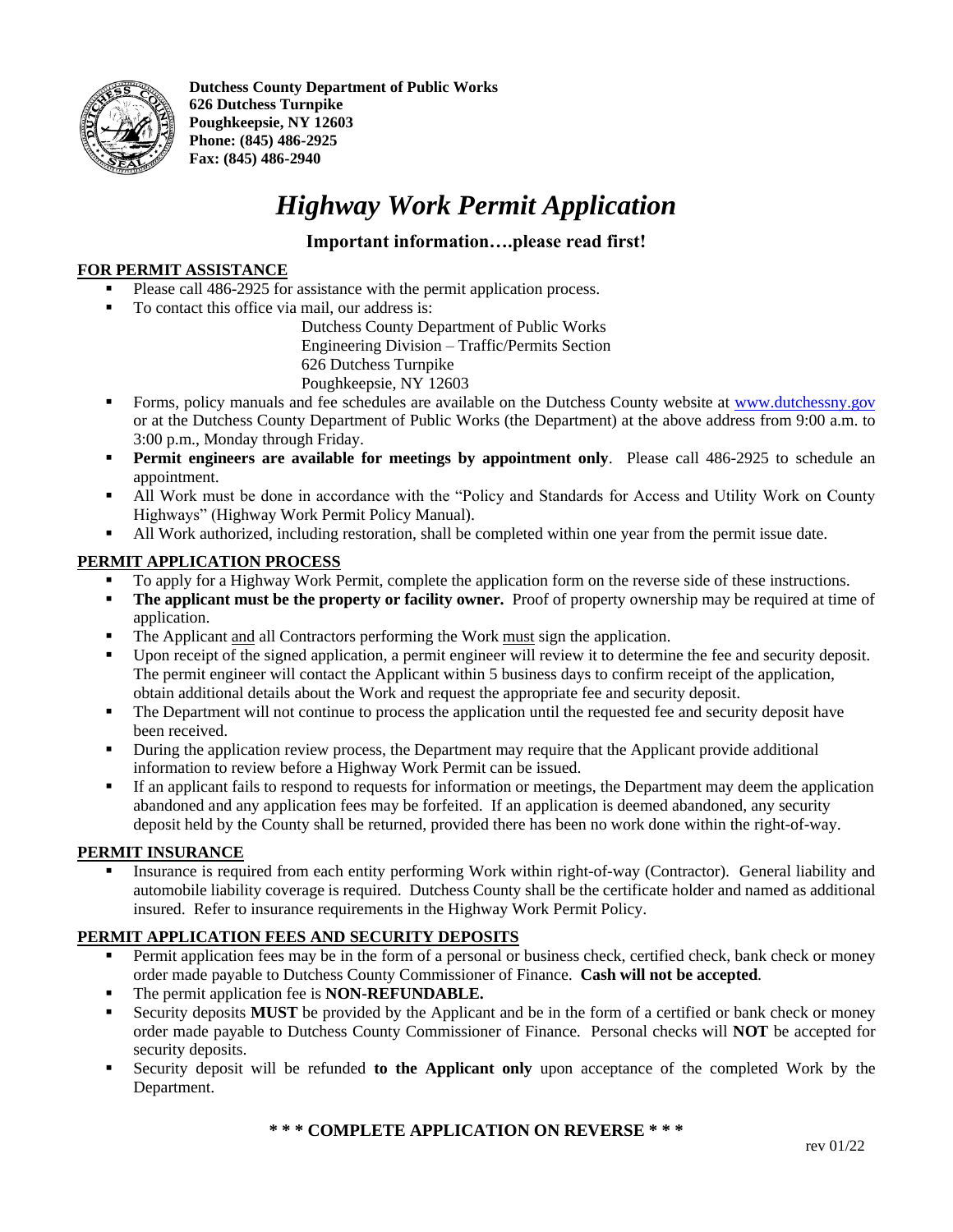#### **DUTCHESS COUNTY DEPARTMENT OF PUBLIC WORKS APPLICATION FOR HIGHWAY WORK PERMIT**

Application is hereby made for permission under Section 136 of the Highway Law, to enter upon and construct the following facilities on the following named Dutchess County road:

| <b>Applicant Information</b> | <b>Contractor Information</b>                                                                                                              |
|------------------------------|--------------------------------------------------------------------------------------------------------------------------------------------|
| Name<br><b>CONTRACTOR</b>    | Name                                                                                                                                       |
|                              | Contact Person                                                                                                                             |
|                              |                                                                                                                                            |
|                              |                                                                                                                                            |
| City                         | City<br><u> 1989 - Johann Barn, amerikansk politiker (d. 1989)</u>                                                                         |
| State, Zip                   | State, Zip                                                                                                                                 |
| Email                        | Email                                                                                                                                      |
|                              |                                                                                                                                            |
|                              | Note: if more than one contractor will be working in County<br>right-of-way, complete Supplemental Contractor Form for all<br>contractors. |
| <b>Work Location</b>         |                                                                                                                                            |
|                              |                                                                                                                                            |
|                              |                                                                                                                                            |
|                              |                                                                                                                                            |
|                              |                                                                                                                                            |

All authorized Work including restoration shall be completed within one year from permit issue date. If Work cannot be completed by the date specified, Permittee must apply for renewal of the permit and pay the renewal fee. Permits can only be renewed for up to two (2) one-year periods.

If the Work that is the subject of the Highway Work Permit is conducted by the Permittee, the Permittee agrees to defend, indemnify and hold harmless the County of Dutchess and its employees from any and all losses, claims, liens, demands and causes of action, including but not limited to, judgments, penalties, interest and court costs and legal fees incurred by the County of Dutchess in connection with the Work that is subject of the Highway Work Permit.

If the Work that is the subject of the Highway Work Permit is conducted by the Contractor, the Contractor agrees to defend, indemnify and hold harmless the County of Dutchess and its employees from any and all losses, claims, liens, demands and causes of action, including but not limited to, judgments, penalties, interest and court costs and legal fees incurred by the County of Dutchess in connection with the Work that is subject of the Highway Work Permit.

(I, We), the undersigned, accept the terms and conditions of the "Policy and Standards for Access and Utility Work on County Highways" (Highway Work Permit Policy Manual) established by the Dutchess County Department of Public Works and will perform all Work to the satisfaction of the Dutchess County Commissioner of Public Works or her designee.

| <b>Applicant Signature</b>                                                        | <b>Contractor Signature</b>  |
|-----------------------------------------------------------------------------------|------------------------------|
| <b>Print Applicant Name</b>                                                       | <b>Print Contractor Name</b> |
| <b>Title</b>                                                                      | <b>Title</b>                 |
| Date                                                                              | Date                         |
|                                                                                   | <b>OFFICE USE ONLY</b>       |
| <b>SEQRA</b> Classification:                                                      | <b>DATABASE</b>              |
| $\Box$ Type I (§617.4(b) $\Box$ Type II (§617.5(c) $\Box$ D Unlisted $\Box$ N/A   | <b>RECORD</b>                |
|                                                                                   | NO:                          |
|                                                                                   |                              |
| Permit Type_____________________________Department Approval _____________________ |                              |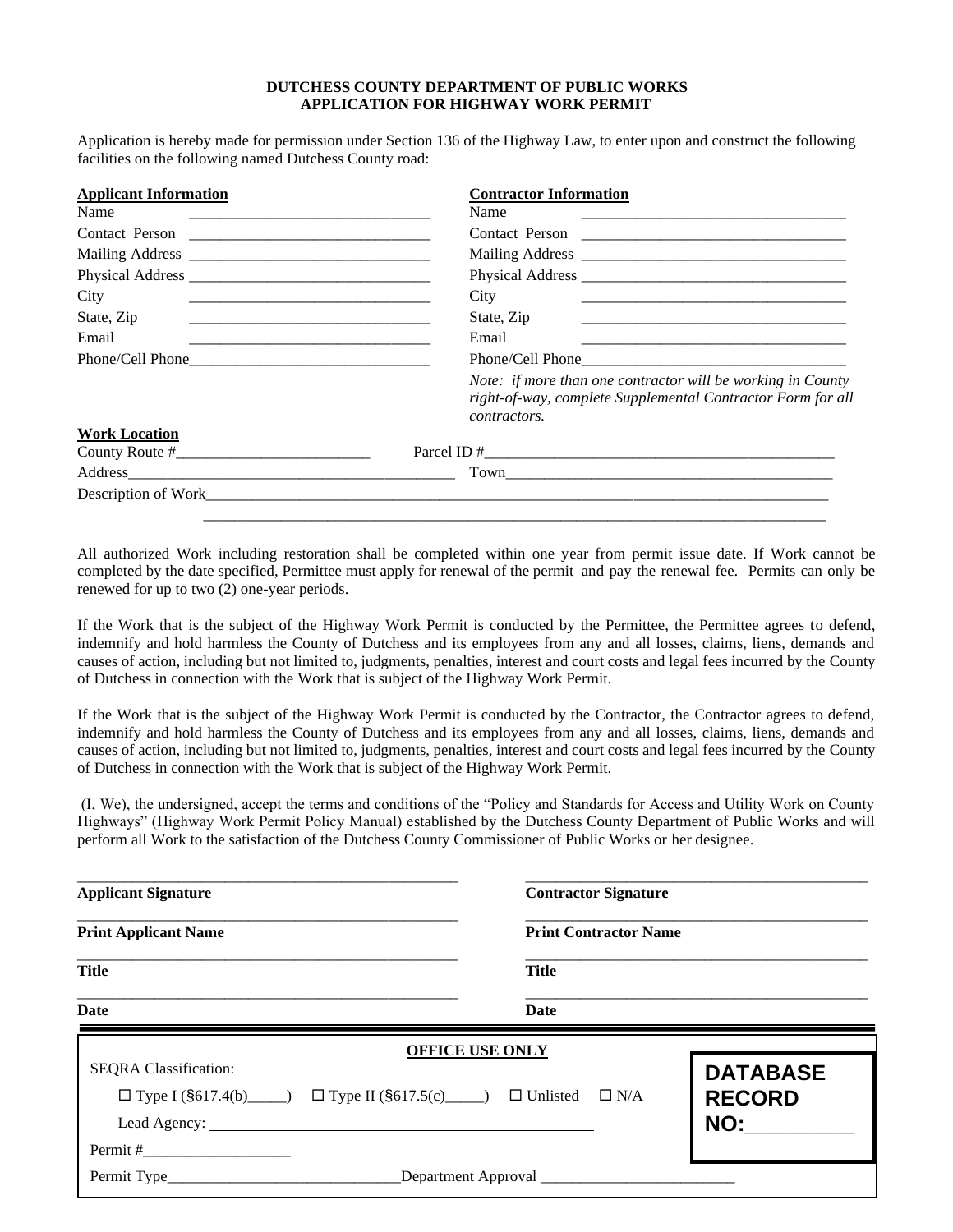### **DUTCHESS COUNTY DEPARTMENT OF PUBLIC WORKS ENGINEERING DIVISION**

## **HIGHWAY WORK PERMIT FEE AND SECURITIES SCHEDULE**

*The Department may increase or reduce security deposit based upon project complexity and the fee and/or security deposit may or may not be required if an annual Memorandum of Understanding is in place.*

*Insurance is required from all entities performing work within the County right-of-way. Please refer to the insurance requirements found in the DCDPW Policy & Standards for Access and Utility Work on County Highways.*

|                                                       | <b>Permit Fee</b> | <b>Security Deposit</b> |
|-------------------------------------------------------|-------------------|-------------------------|
| <b>Residential Driveways</b>                          |                   |                         |
| Single residential driveway (new construction)        | \$30              | \$500                   |
| Common residential driveway (new construction)        | \$300             | \$2,000                 |
| Existing driveway (improvements/paving/repaving)      | \$30              | \$500                   |
| Temporary construction access                         | \$30              | \$500                   |
| <b>Field (Agricultural) Entrances</b>                 |                   |                         |
| Field entrance (new construction)                     | \$30              | \$500                   |
| <b>Commercial Driveways</b>                           |                   |                         |
| Minor commercial driveway (new construction)          | \$500             | \$3,000                 |
| Major commercial driveway (new construction)          | \$800             | \$4,000                 |
| Minor commercial driveway (improvement/repaving)      | \$200             | \$2,000                 |
| Major commercial driveway (improvement/repaving)      | \$400             | \$3,000                 |
| Temporary construction access (logging, mining, etc.) | \$200             | \$2,000                 |
| <b>Subdivision &amp; Local Roads</b>                  |                   |                         |
| Subdivision road (4 or more lots, new construction)   | \$625             | \$5,000                 |
| Local road (new construction)                         | \$400             | \$10,000                |
| <b>Underground Utility Work</b>                       |                   |                         |
| Service connection (open cut/bore)                    | \$200             | \$1,500                 |
| Utility main (repair/replacement)                     | $$100 + $0.50/Ft$ | \$1,500                 |
| Utility main (open cut, new construction)             | $$200 + $0.50/Ft$ | \$2,000                 |
| Utility main (bore, new construction)                 | $$375 + $5.00/Ft$ | \$5,000                 |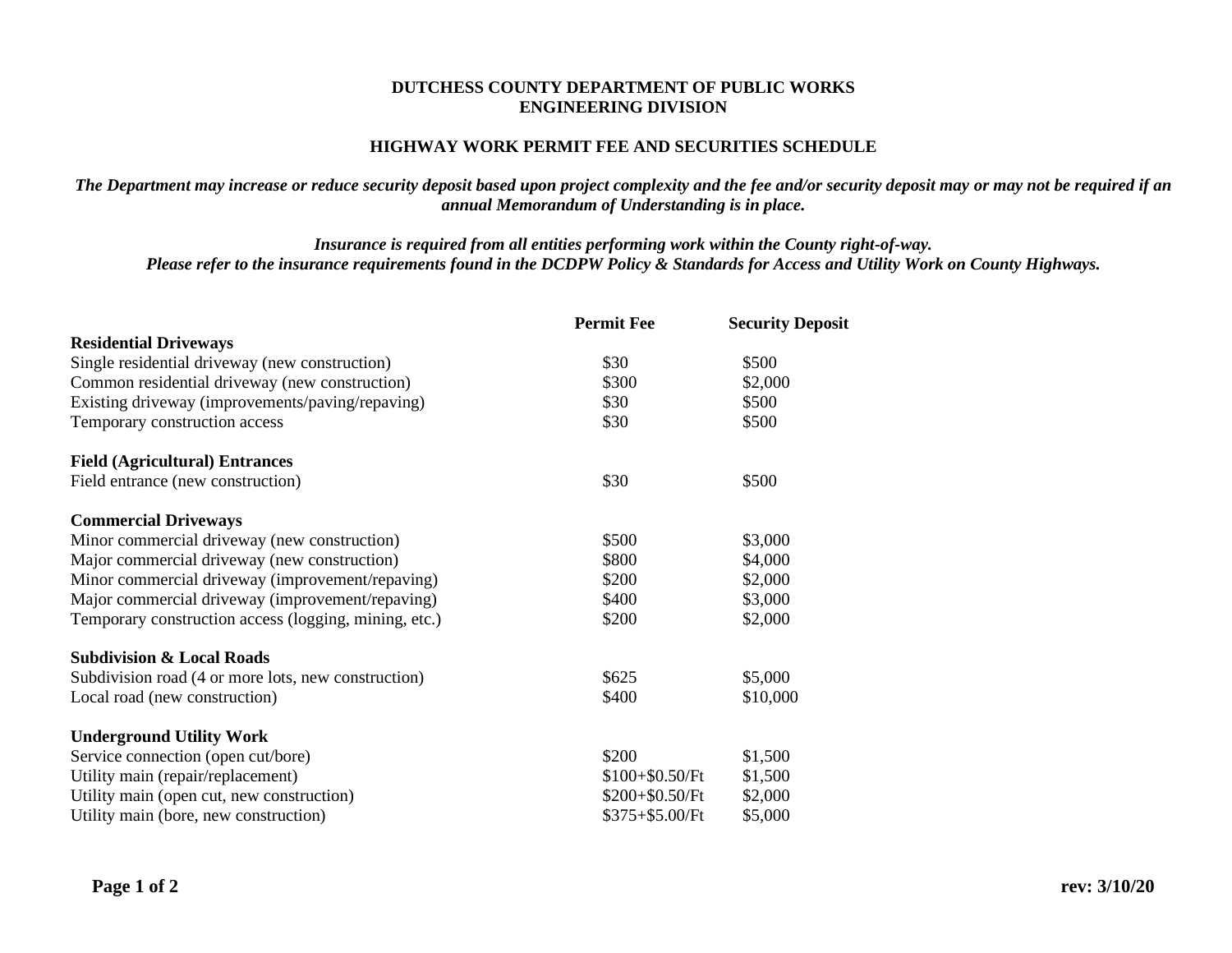|                                                                        | <b>Permit Fee</b> | <b>Security Deposit</b>            |
|------------------------------------------------------------------------|-------------------|------------------------------------|
| <b>Drainage Work</b>                                                   |                   |                                    |
| Drainage parallel to edge of pavement (new construction)               | $$250 + $0.50/Ft$ | \$5,000                            |
| Drainage parallel to edge of pavement (repair)                         | $$250 + $0.50/Ft$ | \$2,500                            |
| Drainage open cut across pavement (new construction)                   | $$375 + $5.00/Ft$ | \$5,000                            |
| Drainage open cut across pavement (repair)                             | $$250 + $5.00/Ft$ | \$2,500                            |
| Drainage structure (manhole, catch basin, etc.)                        | \$150             | \$1,500                            |
| Drainage bore/jack (new construction)                                  | $$375 + $5.00/Ft$ | \$5,000                            |
| <b>Overhead Utility Work</b>                                           |                   |                                    |
| New/replace poles & lines                                              |                   |                                    |
| -up to 3 poles                                                         | \$125             | \$2,500                            |
| -more than 3 poles                                                     | \$200             | \$4,500                            |
| Utility pole removal only                                              | \$0               | \$2,500                            |
| <b>Miscellaneous</b>                                                   |                   |                                    |
| Occupying ROW (work crew, equipment, special events, etc.)             | \$100             | \$1,000                            |
| Miscellaneous work, including grading/sight line clearing/tree removal | \$200             | \$2,000                            |
| Adopt-A-Highway                                                        | \$0               | Adopt-A-Highway agreement required |
| Annual maintenance operations                                          | \$250             | \$1,500                            |

|                                              | <b>Permit Fee</b> | <b>Annual Fee</b> |
|----------------------------------------------|-------------------|-------------------|
| <b>Traffic Control Device</b>                |                   |                   |
| Regulatory sign (required for access permit) | \$250             | \$0               |
| Information/guide sign (commercial)          | \$45              | \$200 per sign    |
| Information/guide sign (non-profit)          | \$25              | \$0               |
| Temporary construction signs                 | \$100             | \$200             |
| Traffic signal                               | \$1,500           | <b>TBD</b>        |

í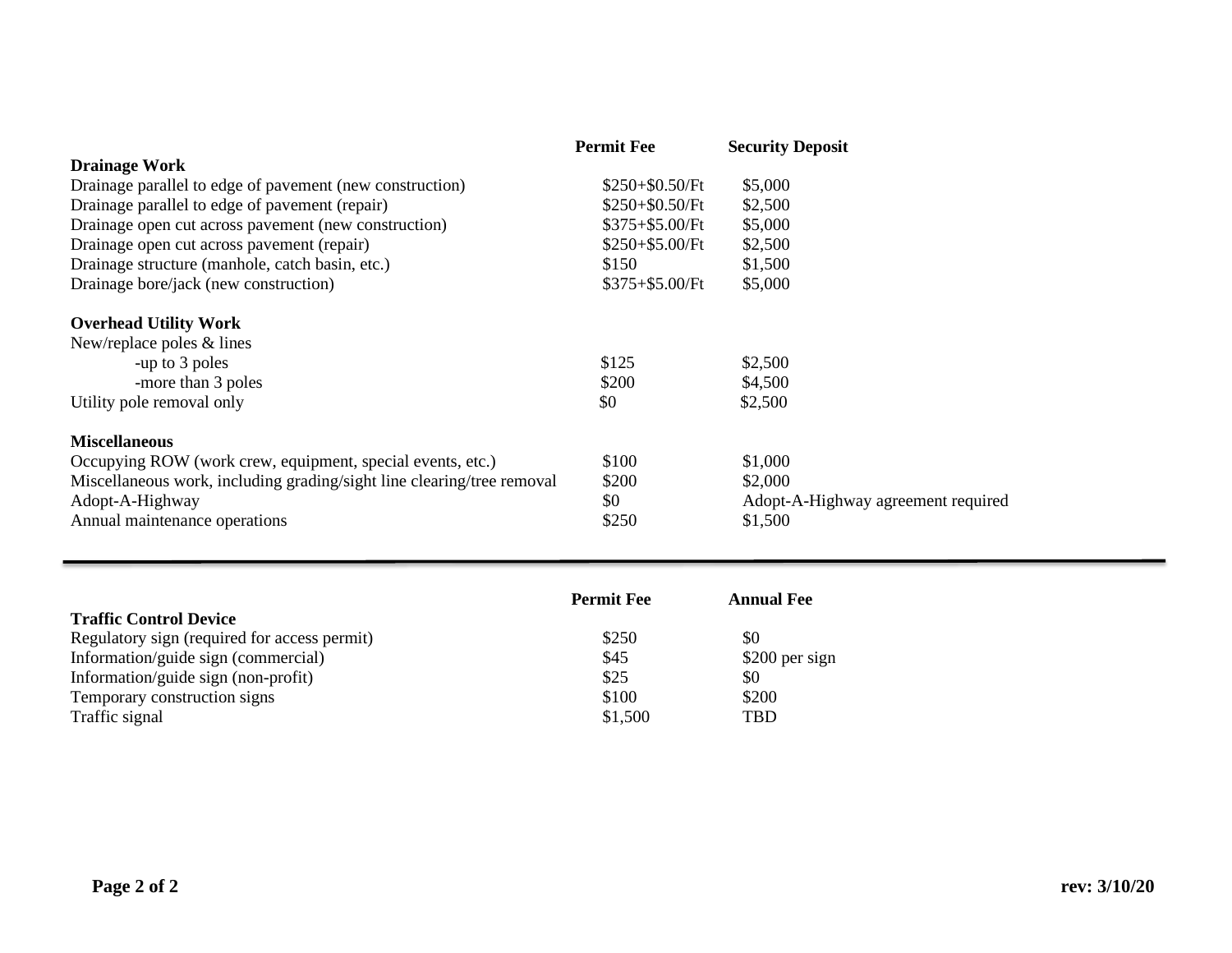

**Dutchess County Department of Public Works**

## **Highway Work Permit Insurance Requirements**

Insurance Requirements

At all times during the term of the Permit, the Contractor and its sub-contractors, if any, shall maintain at its own cost the following insurance and shall provide proof thereof to the County, in the form of a Certificate of Insurance, prior to commencing work under the Permit:

1. Commercial General Liability with limits not less than \$1,000,000 per occurrence, \$2,000,000 general aggregate, \$1,000,000 and \$2,000,000 products-completed operations aggregate. Such insurance shall cover liability arising from premises, operations, independent contractors, product-completed operations for one year following project completion, personal and advertising injury and liability assumed under an insured contract. There shall be no endorsement or modification of the Commercial GL form arising from pollution, explosion, collapse, underground property damage or work performed by subcontractors.

2. Business Automobile Liability with a limit of not less than \$1,000,000 each accident, including owned, non-owned, leased and hired vehicles. This insurance shall include coverage for bodily injury and property damage. The County must be listed as additional insured.

The additional insured endorsement for the Commercial General Liability insurance required above shall not contain any exclusion for bodily injury or property damage arising from completed operations.

The Acord form certificate of insurance must contain the following provisions:

The County of Dutchess is to be included as an additional insured on a primary, noncontributory basis (using CG 2010 07/04 and CG 2037 10/01 or its equivalent) for the Commercial General Liability. The Commercial General Liability will have no exclusions for New York State "labor law" claims and/or claims for injuries to sub-contractor employees.

The commercial general and automobile policies are primary and noncontributory.

All losses of County property shall be adjusted with and made payable directly to the County.

All Certificates of Insurance shall be approved by the County's Director of Risk Management or designee prior to commencement of any work under the Permit.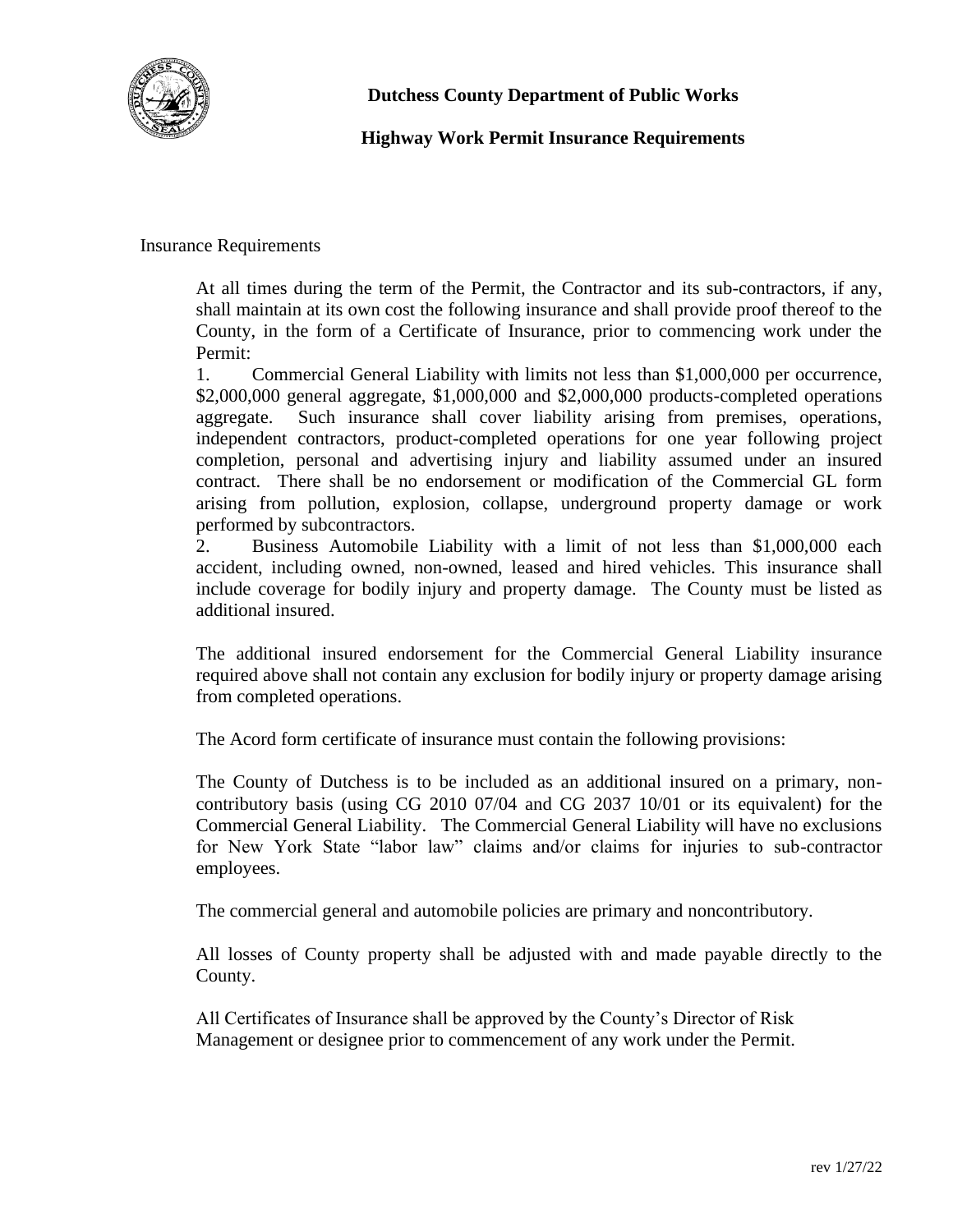

# CERTIFICATE OF LIABILITY INSURANCE **DATE (MM/DD/YYYY)**

| THIS CERTIFICATE IS ISSUED AS A MATTER OF INFORMATION ONLY AND CONFERS NO RIGHTS UPON THE CERTIFICATE HOLDER. THIS<br>CERTIFICATE DOES NOT AFFIRMATIVELY OR NEGATIVELY AMEND, EXTEND OR ALTER THE COVERAGE AFFORDED BY THE POLICIES<br>BELOW. THIS CERTIFICATE OF INSURANCE DOES NOT CONSTITUTE A CONTRACT BETWEEN THE ISSUING INSURER(S), AUTHORIZED |                              |                            |                                                                                                                                                                      |                                   |                                                     |           |              |
|-------------------------------------------------------------------------------------------------------------------------------------------------------------------------------------------------------------------------------------------------------------------------------------------------------------------------------------------------------|------------------------------|----------------------------|----------------------------------------------------------------------------------------------------------------------------------------------------------------------|-----------------------------------|-----------------------------------------------------|-----------|--------------|
| REPRESENTATIVE OR PRODUCER, AND THE CERTIFICATE HOLDER.                                                                                                                                                                                                                                                                                               |                              |                            |                                                                                                                                                                      |                                   |                                                     |           |              |
| IMPORTANT: If the certificate holder is an ADDITIONAL INSURED, the policy(ies) must have ADDITIONAL INSURED provisions or be endorsed.<br>If SUBROGATION IS WAIVED, subject to the terms and conditions of the policy, certain policies may require an endorsement. A statement on                                                                    |                              |                            |                                                                                                                                                                      |                                   |                                                     |           |              |
| this certificate does not confer rights to the certificate holder in lieu of such endorsement(s).<br><b>PRODUCER</b>                                                                                                                                                                                                                                  |                              |                            | <b>CONTACT</b>                                                                                                                                                       |                                   |                                                     |           |              |
|                                                                                                                                                                                                                                                                                                                                                       |                              |                            | NAME:                                                                                                                                                                |                                   | <b>FAX</b>                                          |           |              |
|                                                                                                                                                                                                                                                                                                                                                       |                              |                            | PHONE<br>(A/C, No, Ext):<br>E-MAIL                                                                                                                                   |                                   | (A/C, No):                                          |           |              |
|                                                                                                                                                                                                                                                                                                                                                       |                              |                            | <b>ADDRESS:</b>                                                                                                                                                      |                                   |                                                     |           |              |
|                                                                                                                                                                                                                                                                                                                                                       |                              |                            |                                                                                                                                                                      |                                   | <b>INSURER(S) AFFORDING COVERAGE</b>                |           | <b>NAIC#</b> |
| <b>INSURED</b>                                                                                                                                                                                                                                                                                                                                        |                              |                            | <b>INSURER A:</b>                                                                                                                                                    |                                   |                                                     |           |              |
|                                                                                                                                                                                                                                                                                                                                                       |                              |                            | <b>INSURER B:</b>                                                                                                                                                    |                                   |                                                     |           |              |
|                                                                                                                                                                                                                                                                                                                                                       |                              |                            | <b>INSURER C:</b>                                                                                                                                                    |                                   |                                                     |           |              |
|                                                                                                                                                                                                                                                                                                                                                       |                              |                            | <b>INSURER D:</b>                                                                                                                                                    |                                   |                                                     |           |              |
|                                                                                                                                                                                                                                                                                                                                                       |                              |                            | <b>INSURER E:</b>                                                                                                                                                    |                                   |                                                     |           |              |
| <b>COVERAGES</b>                                                                                                                                                                                                                                                                                                                                      |                              | <b>CERTIFICATE NUMBER:</b> | <b>INSURER F:</b>                                                                                                                                                    |                                   | <b>REVISION NUMBER:</b>                             |           |              |
| THIS IS TO CERTIFY THAT THE POLICIES OF INSURANCE LISTED BELOW HAVE BEEN ISSUED TO THE INSURED NAMED ABOVE FOR THE POLICY PERIOD                                                                                                                                                                                                                      |                              |                            |                                                                                                                                                                      |                                   |                                                     |           |              |
| INDICATED. NOTWITHSTANDING ANY REQUIREMENT, TERM OR CONDITION OF ANY CONTRACT OR OTHER DOCUMENT WITH RESPECT TO WHICH THIS                                                                                                                                                                                                                            |                              |                            |                                                                                                                                                                      |                                   |                                                     |           |              |
| CERTIFICATE MAY BE ISSUED OR MAY PERTAIN, THE INSURANCE AFFORDED BY THE POLICIES DESCRIBED HEREIN IS SUBJECT TO ALL THE TERMS,<br>EXCLUSIONS AND CONDITIONS OF SUCH POLICIES. LIMITS SHOWN MAY HAVE BEEN REDUCED BY PAID CLAIMS.                                                                                                                      |                              |                            |                                                                                                                                                                      |                                   |                                                     |           |              |
| <b>INSR</b><br>LTR<br><b>TYPE OF INSURANCE</b>                                                                                                                                                                                                                                                                                                        | <b>ADDL SUBR</b><br>INSD WVD | <b>POLICY NUMBER</b>       | <b>POLICY EFF</b><br>(MM/DD/YYYY)                                                                                                                                    | <b>POLICY EXP</b><br>(MM/DD/YYYY) | <b>LIMITS</b>                                       |           |              |
| <b>COMMERCIAL GENERAL LIABILITY</b><br>X                                                                                                                                                                                                                                                                                                              |                              |                            |                                                                                                                                                                      |                                   | <b>EACH OCCURRENCE</b>                              | \$1000000 |              |
| CLAIMS-MADE $ X $ occur                                                                                                                                                                                                                                                                                                                               |                              |                            |                                                                                                                                                                      |                                   | <b>DAMAGE TO RENTED</b><br>PREMISES (Ea occurrence) | \$50000   |              |
|                                                                                                                                                                                                                                                                                                                                                       |                              |                            |                                                                                                                                                                      |                                   | MED EXP (Any one person)                            | \$5000    |              |
|                                                                                                                                                                                                                                                                                                                                                       | Υ                            |                            |                                                                                                                                                                      |                                   | PERSONAL & ADV INJURY                               | \$1000000 |              |
| GEN'L AGGREGATE LIMIT APPLIES PER:                                                                                                                                                                                                                                                                                                                    |                              |                            |                                                                                                                                                                      |                                   | <b>GENERAL AGGREGATE</b>                            | \$2000000 |              |
| PRO-<br>JECT<br>POLICY $ X $<br>LOC                                                                                                                                                                                                                                                                                                                   |                              |                            |                                                                                                                                                                      |                                   | PRODUCTS - COMP/OP AGG                              | \$        | 2000000      |
| OTHER:                                                                                                                                                                                                                                                                                                                                                |                              |                            |                                                                                                                                                                      |                                   |                                                     | \$        |              |
| <b>AUTOMOBILE LIABILITY</b>                                                                                                                                                                                                                                                                                                                           |                              |                            |                                                                                                                                                                      |                                   | <b>COMBINED SINGLE LIMIT</b><br>(Ea accident)       | \$1000000 |              |
| ANY AUTO                                                                                                                                                                                                                                                                                                                                              |                              |                            |                                                                                                                                                                      |                                   | BODILY INJURY (Per person)                          | \$        |              |
| OWNED<br><b>SCHEDULED</b><br><b>AUTOS ONLY</b><br>AUTOS                                                                                                                                                                                                                                                                                               | Υ                            |                            |                                                                                                                                                                      |                                   | BODILY INJURY (Per accident)                        | \$        |              |
| NON-OWNED<br>HIRED<br><b>AUTOS ONLY</b><br><b>AUTOS ONLY</b>                                                                                                                                                                                                                                                                                          |                              |                            |                                                                                                                                                                      |                                   | PROPERTY DAMAGE<br>(Per accident)                   | \$        |              |
|                                                                                                                                                                                                                                                                                                                                                       |                              |                            |                                                                                                                                                                      |                                   |                                                     | \$        |              |
| <b>UMBRELLA LIAB</b><br><b>OCCUR</b>                                                                                                                                                                                                                                                                                                                  |                              |                            |                                                                                                                                                                      |                                   | EACH OCCURRENCE                                     | \$        |              |
| <b>EXCESS LIAB</b><br>CLAIMS-MADE                                                                                                                                                                                                                                                                                                                     |                              |                            |                                                                                                                                                                      |                                   | <b>AGGREGATE</b>                                    | \$        |              |
| <b>RETENTION \$</b><br>DED                                                                                                                                                                                                                                                                                                                            |                              |                            |                                                                                                                                                                      |                                   |                                                     | \$        |              |
| <b>WORKERS COMPENSATION</b><br>AND EMPLOYERS' LIABILITY                                                                                                                                                                                                                                                                                               |                              |                            |                                                                                                                                                                      |                                   | $\frac{QTH}{ER}$<br>PER<br>STATUTE                  |           |              |
| Y/N<br>ANYPROPRIETOR/PARTNER/EXECUTIVE<br>N<br>OFFICER/MEMBER EXCLUDED?                                                                                                                                                                                                                                                                               | N/A                          |                            |                                                                                                                                                                      |                                   | E.L. EACH ACCIDENT                                  | \$        |              |
| (Mandatory in NH)                                                                                                                                                                                                                                                                                                                                     |                              |                            |                                                                                                                                                                      |                                   | E.L. DISEASE - EA EMPLOYEE   \$                     |           |              |
| If yes, describe under<br>DESCRIPTION OF OPERATIONS below                                                                                                                                                                                                                                                                                             |                              |                            |                                                                                                                                                                      |                                   | E.L. DISEASE - POLICY LIMIT   \$                    |           |              |
|                                                                                                                                                                                                                                                                                                                                                       |                              |                            |                                                                                                                                                                      |                                   |                                                     |           |              |
|                                                                                                                                                                                                                                                                                                                                                       |                              |                            |                                                                                                                                                                      |                                   |                                                     |           |              |
|                                                                                                                                                                                                                                                                                                                                                       |                              |                            |                                                                                                                                                                      |                                   |                                                     |           |              |
| DESCRIPTION OF OPERATIONS / LOCATIONS / VEHICLES (ACORD 101, Additional Remarks Schedule, may be attached if more space is required)                                                                                                                                                                                                                  |                              |                            |                                                                                                                                                                      |                                   |                                                     |           |              |
| The County of Dutchess is to be included as an additional insured on a primary, non-contributory basis (using CG 2010 07/04 and CG 2037 10/01 or its                                                                                                                                                                                                  |                              |                            |                                                                                                                                                                      |                                   |                                                     |           |              |
| equivalent) for the Commercial General Liability The Commercial General Liability will have no exclusions for New York State "labor law" claims and/or claims<br>for injuries to subcontractor employees.                                                                                                                                             |                              |                            |                                                                                                                                                                      |                                   |                                                     |           |              |
|                                                                                                                                                                                                                                                                                                                                                       |                              |                            |                                                                                                                                                                      |                                   |                                                     |           |              |
|                                                                                                                                                                                                                                                                                                                                                       |                              |                            |                                                                                                                                                                      |                                   |                                                     |           |              |
|                                                                                                                                                                                                                                                                                                                                                       |                              |                            |                                                                                                                                                                      |                                   |                                                     |           |              |
|                                                                                                                                                                                                                                                                                                                                                       |                              |                            |                                                                                                                                                                      |                                   |                                                     |           |              |
| <b>CERTIFICATE HOLDER</b>                                                                                                                                                                                                                                                                                                                             |                              |                            | <b>CANCELLATION</b>                                                                                                                                                  |                                   |                                                     |           |              |
| County of Dutchess<br>22 Market Street<br>Poughkeepsie, NY 12601                                                                                                                                                                                                                                                                                      |                              |                            | SHOULD ANY OF THE ABOVE DESCRIBED POLICIES BE CANCELLED BEFORE<br>THE EXPIRATION DATE THEREOF, NOTICE WILL BE DELIVERED IN<br>ACCORDANCE WITH THE POLICY PROVISIONS. |                                   |                                                     |           |              |
|                                                                                                                                                                                                                                                                                                                                                       |                              |                            | <b>AUTHORIZED REPRESENTATIVE</b>                                                                                                                                     |                                   |                                                     |           |              |
|                                                                                                                                                                                                                                                                                                                                                       |                              |                            |                                                                                                                                                                      |                                   |                                                     |           |              |
|                                                                                                                                                                                                                                                                                                                                                       |                              |                            |                                                                                                                                                                      |                                   | © 1988-2015 ACORD CORPORATION. All rights reserved. |           |              |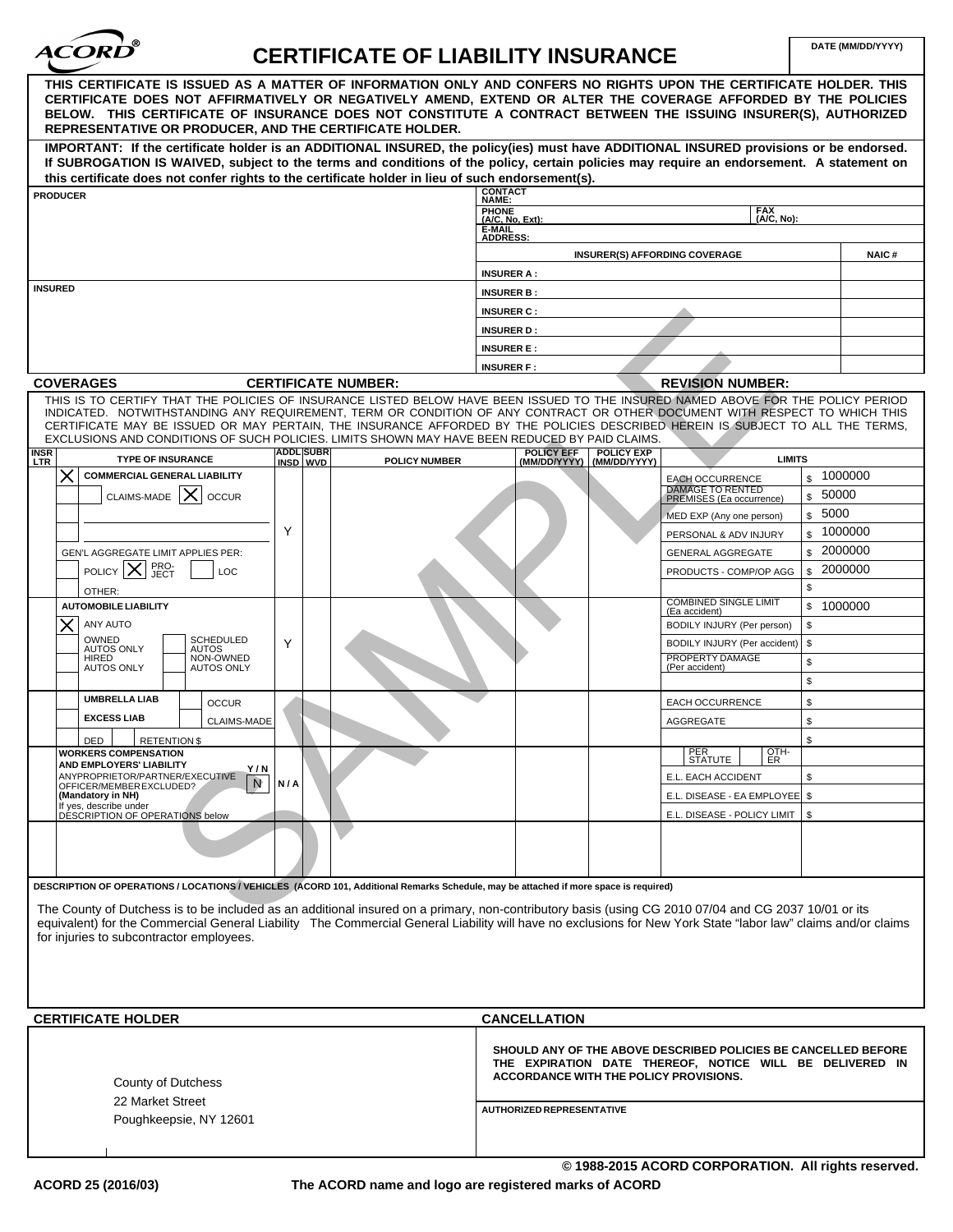## New York Consolidated Laws, Highway Law - HAY § 136. Permits for work within the county road right of way

1. Except in connection with the construction, reconstruction, maintenance or improvement of a county road or operations of a corporation pursuant to the provisions of [section twenty-seven](https://1.next.westlaw.com/Link/Document/FullText?findType=L&originatingContext=document&transitionType=DocumentItem&pubNum=1000289&refType=LQ&originatingDoc=I3d220430ccb011e8b26285e92e3dce21&cite=NYTRCORPS27)  [of the transportation corporations law](https://1.next.westlaw.com/Link/Document/FullText?findType=L&originatingContext=document&transitionType=DocumentItem&pubNum=1000289&refType=LQ&originatingDoc=I3d220430ccb011e8b26285e92e3dce21&cite=NYTRCORPS27) or [sections twenty-one](https://1.next.westlaw.com/Link/Document/FullText?findType=L&originatingContext=document&transitionType=DocumentItem&pubNum=1000127&refType=LQ&originatingDoc=I3d220436ccb011e8b26285e92e3dce21&cite=NYRRS21) , [eighty-nine](https://1.next.westlaw.com/Link/Document/FullText?findType=L&originatingContext=document&transitionType=DocumentItem&pubNum=1000127&refType=LQ&originatingDoc=I3d220437ccb011e8b26285e92e3dce21&cite=NYRRS89) , [ninety-one](https://1.next.westlaw.com/Link/Document/FullText?findType=L&originatingContext=document&transitionType=DocumentItem&pubNum=1000127&refType=LQ&originatingDoc=I3d220438ccb011e8b26285e92e3dce21&cite=NYRRS91) , [ninety](https://1.next.westlaw.com/Link/Document/FullText?findType=L&originatingContext=document&transitionType=DocumentItem&pubNum=1000127&refType=LQ&originatingDoc=I3d220439ccb011e8b26285e92e3dce21&cite=NYRRS93)[three](https://1.next.westlaw.com/Link/Document/FullText?findType=L&originatingContext=document&transitionType=DocumentItem&pubNum=1000127&refType=LQ&originatingDoc=I3d220439ccb011e8b26285e92e3dce21&cite=NYRRS93) , [ninety-three-a](https://1.next.westlaw.com/Link/Document/FullText?findType=L&originatingContext=document&transitionType=DocumentItem&pubNum=1000127&refType=LQ&originatingDoc=I3d22043accb011e8b26285e92e3dce21&cite=NYRRS93-A) and [ninety-three-b of the railroad law](https://1.next.westlaw.com/Link/Document/FullText?findType=L&originatingContext=document&transitionType=DocumentItem&pubNum=1000127&refType=LQ&originatingDoc=I3d22043bccb011e8b26285e92e3dce21&cite=NYRRS93-B) , no person, firm, corporation or municipality shall construct or improve, within the county road right of way an entrance or connection to such road, or construct within the county road right of way any works, structure or obstruction, or any overhead or underground crossing thereof, or lay or maintain therein underground wires or conduits or drainage, sewer or water pipes, except in accordance with the terms and conditions of a work permit issued by the county superintendent or his duly designated agent, notwithstanding any consent or franchise granted by any town superintendent, or by any other municipal authority. Any municipal corporation may enter upon any county road for the purpose of widening the pavement or for any other purpose authorized by this section, but only after securing a permit as provided herein. Notwithstanding the limitations in any general or special law, every municipal corporation shall have and is hereby given authority to deposit with the county superintendent such a sum of money or a security bond as may be required as a condition precedent to the granting of the permit provided in this section.

2. The county superintendent shall establish regulations governing the issuance of highway work permits, including the fees to be charged therefor, a system of deposits of money or bonds guaranteeing the performance of the work and requirements of insurance to protect the interests of the county during performance of the work pursuant to a highway work permit. With respect to driveway entrance permits, the regulations shall take into consideration the prospective character of the development, the traffic which will be generated by the facility within the reasonably foreseeable future, the design and frequency of access to the facility, the effect of the facility upon drainage as related to existing drainage systems, the extent to which such facility may impair the safety and traffic carrying capacity of the existing county road and any proposed improvement thereto within the reasonably foreseeable future, and any standards governing access, nonaccess or limited access which have been established by the county superintendent.

3. Upon completion of the work within the county road right of way, authorized by the work permit, the person, firm, corporation, municipality, and his or its successors in interest, shall be responsible for the maintenance and repair of such work or portion of such work as set forth within the terms and conditions of the work permit.

4. An advertising sign, display or device, or any part thereof, erected in violation of this section shall be removed from the county road right of way by the owner or the party responsible for its erection. The county superintendent shall make a demand by mail, to the last known address of the owner, apparent owner or party responsible for the erection of such advertising sign, display or device, for its removal and, if it is not removed within twenty (20) days from the date of the mailing of such demand, the county superintendent may remove any such advertising sign, display or device, or any part thereof, from the county road right of way.